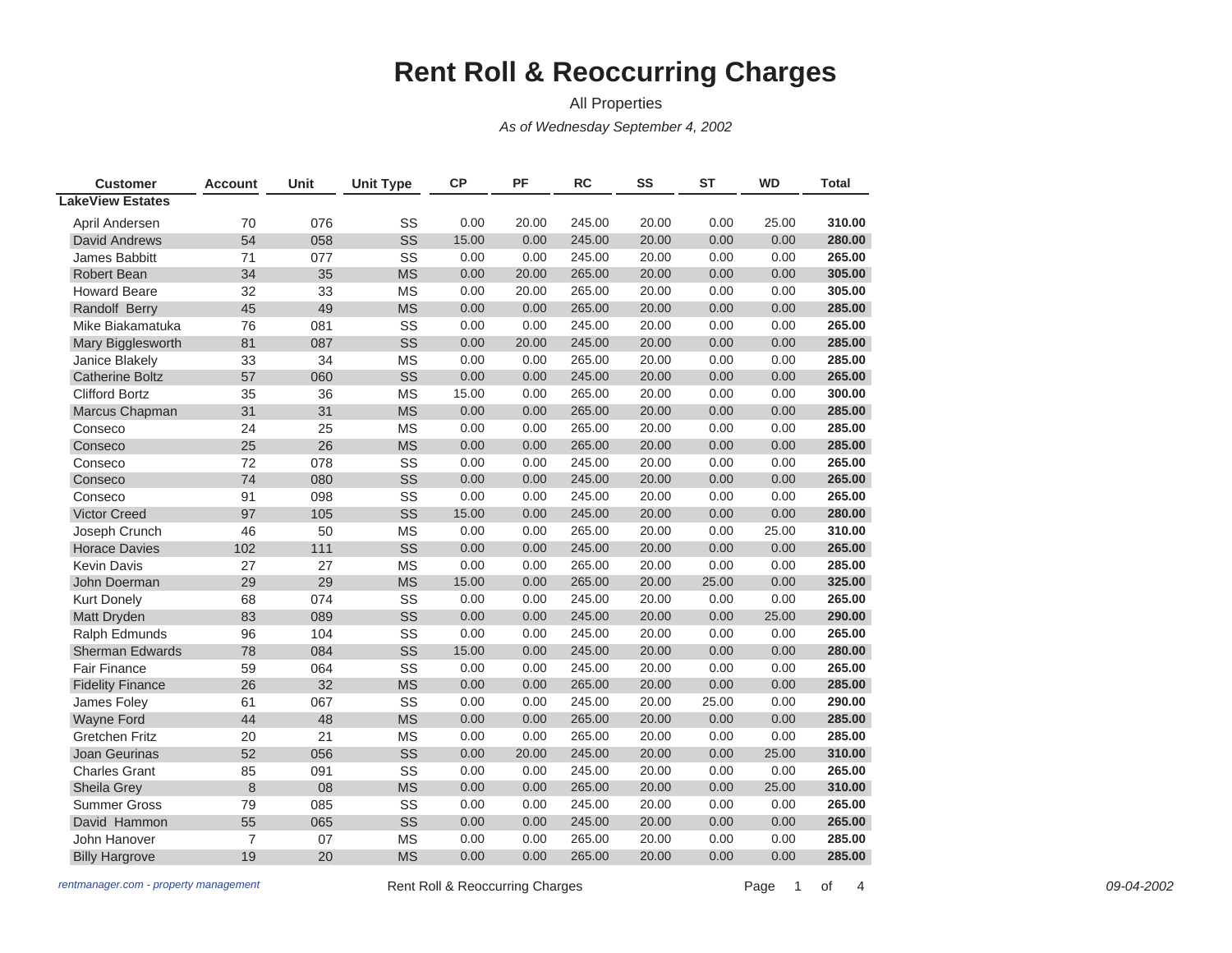| <b>Customer</b>                       | <b>Account</b> | Unit            | <b>Unit Type</b>       | ${\sf CP}$                      | PF    | <b>RC</b> | SS    | <b>ST</b> | <b>WD</b> | <b>Total</b>         |
|---------------------------------------|----------------|-----------------|------------------------|---------------------------------|-------|-----------|-------|-----------|-----------|----------------------|
| Dave Hartman                          | 21             | $\overline{22}$ | $\overline{\text{MS}}$ | 0.00                            | 0.00  | 265.00    | 20.00 | 0.00      | 0.00      | 285.00               |
| Daniel Hope                           | 93             | 101             | SS                     | 0.00                            | 0.00  | 245.00    | 20.00 | 0.00      | 0.00      | 265.00               |
| Herbert Huesmann                      | 16             | 16              | <b>MS</b>              | 0.00                            | 0.00  | 265.00    | 20.00 | 0.00      | 0.00      | 285.00               |
| Dan Humphrey                          | 13             | 13              | <b>MS</b>              | 0.00                            | 0.00  | 265.00    | 20.00 | 0.00      | 0.00      | 285.00               |
| Rachel Hurtt                          | 53             | 057             | SS                     | 0.00                            | 0.00  | 245.00    | 20.00 | 0.00      | 0.00      | 265.00               |
| Martha Ingles                         | 51             | 055             | SS                     | 0.00                            | 0.00  | 245.00    | 20.00 | 0.00      | 0.00      | 265.00               |
| Patti Jacobs                          | 39             | 41              | <b>MS</b>              | 0.00                            | 20.00 | 265.00    | 20.00 | 0.00      | 0.00      | 305.00               |
| Maxwell Johnston                      | 15             | 15              | <b>MS</b>              | 0.00                            | 0.00  | 265.00    | 20.00 | 0.00      | 0.00      | 285.00               |
| Tom Jones                             | 73             | 079             | SS                     | 0.00                            | 0.00  | 245.00    | 20.00 | 0.00      | 0.00      | 265.00               |
| Dave Jones                            | 88             | 094             | SS                     | 0.00                            | 0.00  | 245.00    | 20.00 | 0.00      | 0.00      | 265.00               |
| Jona Katrell                          | 48             | 052             | SS                     | 0.00                            | 0.00  | 245.00    | 20.00 | 0.00      | 0.00      | 265.00               |
| Danny Katzenmoyer                     | 90             | 097             | SS                     | 0.00                            | 0.00  | 245.00    | 20.00 | 25.00     | 0.00      | 290.00               |
| <b>Betty Keeney</b>                   | 86             | 092             | SS                     | 0.00                            | 20.00 | 245.00    | 20.00 | 0.00      | 25.00     | 310.00               |
| John Kelley                           | $\overline{2}$ | 02              | <b>MS</b>              | 15.00                           | 0.00  | 265.00    | 20.00 | 0.00      | 25.00     | 325.00               |
| <b>Hector Kiev</b>                    | 67             | 073             | SS                     | 0.00                            | 20.00 | 245.00    | 20.00 | 0.00      | 25.00     | 310.00               |
| <b>Mack Kingsley</b>                  | $\,$ 6 $\,$    | 06              | <b>MS</b>              | 0.00                            | 0.00  | 265.00    | 20.00 | 0.00      | 0.00      | 285.00               |
| <b>Richard Klein</b>                  | 36             | 37              | <b>MS</b>              | 0.00                            | 0.00  | 265.00    | 20.00 | 0.00      | 0.00      | 285.00               |
| <b>Todd Kojo</b>                      | 95             | 103             | SS                     | 0.00                            | 20.00 | 245.00    | 20.00 | 0.00      | 25.00     | 310.00               |
| <b>Chris Kriegler</b>                 | 103            | 112             | SS                     | 0.00                            | 0.00  | 245.00    | 20.00 | 0.00      | 0.00      | 265.00               |
| Linda Lee                             | 77             | 083             | SS                     | 15.00                           | 0.00  | 245.00    | 20.00 | 0.00      | 0.00      | 280.00               |
| Mark Lieberwitz                       | 49             | 053             | SS                     | 0.00                            | 20.00 | 245.00    | 20.00 | 0.00      | 0.00      | 285.00               |
| Andrew lipowitz                       | $\sqrt{5}$     | 05              | <b>MS</b>              | 0.00                            | 0.00  | 265.00    | 20.00 | 0.00      | 25.00     | 310.00               |
| Diane Logan                           | 98             | 106             | SS                     | 0.00                            | 0.00  | 245.00    | 20.00 | 0.00      | 0.00      | 265.00               |
| <b>Helga Longsview</b>                | 30             | 30              | <b>MS</b>              | 0.00                            | 20.00 | 265.00    | 20.00 | 0.00      | 25.00     | 330.00               |
| Martin Longsview                      | 40             | 42              | <b>MS</b>              | 0.00                            | 0.00  | 265.00    | 20.00 | 0.00      | 0.00      | 285.00               |
| Jose Louise                           | 47             | 051             | SS                     | 0.00                            | 0.00  | 245.00    | 20.00 | 0.00      | 0.00      | 265.00               |
| Bo Lukens                             | 14             | 14              | <b>MS</b>              | 0.00                            | 0.00  | 265.00    | 20.00 | 0.00      | 25.00     | 310.00               |
| <b>Brooke Lynn</b>                    | 100            | 108             | SS                     | 0.00                            | 0.00  | 245.00    | 20.00 | 0.00      | 0.00      | 265.00               |
| Marsha Mahnord                        | 9              | 09              | <b>MS</b>              | 0.00                            | 0.00  | 265.00    | 20.00 | 0.00      | 0.00      | 285.00               |
| <b>Cheryl Marksberry</b>              | 28             | 28              | <b>MS</b>              | 0.00                            | 0.00  | 265.00    | 20.00 | 0.00      | 0.00      | 285.00               |
| <b>Fred Marshall</b>                  | 65             | 071             | SS                     | 0.00                            | 0.00  | 245.00    | 20.00 | 0.00      | 0.00      | 265.00               |
| <b>Damian Martinez</b>                | 42             | 44              | <b>MS</b>              | 0.00                            | 0.00  | 265.00    | 20.00 | 0.00      | 25.00     | 310.00               |
| <b>Brady McCleelum</b>                | 101            | 110             | SS                     | 0.00                            | 0.00  | 245.00    | 20.00 | 0.00      | 0.00      | 265.00               |
| <b>Bob McMasters</b>                  | 60             | 066             | SS                     | 0.00                            | 0.00  | 245.00    | 20.00 | 25.00     | 0.00      | 290.00               |
| Clarissa Meyer                        | 12             | 12              | <b>MS</b>              | 15.00                           | 20.00 | 265.00    | 20.00 | 0.00      | 25.00     | 345.00               |
| Jeannie Mogul                         | 41             | 43              | <b>MS</b>              | 0.00                            | 0.00  | 265.00    | 20.00 | 0.00      | 25.00     | 310.00               |
| <b>Thomas Moore</b>                   | 37             | 38              | <b>MS</b>              | 0.00                            | 0.00  | 265.00    | 20.00 | 0.00      | 0.00      | 285.00               |
| Mike Moore                            | 64             | 070             | SS                     | 0.00                            | 20.00 | 245.00    | 20.00 | 0.00      | 25.00     | 310.00               |
| <b>Hugh Morris</b>                    | 10             | 10              | <b>MS</b>              | 0.00                            | 0.00  | 265.00    | 20.00 | 0.00      | 0.00      | 285.00               |
| Kylie Morten                          | 82             | 088             | SS                     | 15.00                           | 0.00  | 245.00    | 20.00 | 25.00     | 0.00      | 305.00               |
| Curtis N'Gyung                        | 63             | 069             | SS                     | 0.00                            | 20.00 | 245.00    | 20.00 | 0.00      | 0.00      | 285.00               |
| Jacob Parsons                         | $\overline{4}$ | 04              | <b>MS</b>              | 0.00                            | 20.00 | 265.00    | 20.00 | 0.00      | 0.00      | 305.00               |
| <b>Mathew Parsons</b>                 | 22             | 23              | <b>MS</b>              | 0.00                            | 0.00  | 265.00    | 20.00 | 0.00      | 0.00      | 285.00               |
| Diane Peterson                        | 23             | 24              | <b>MS</b>              | 0.00                            | 0.00  | 265.00    | 20.00 | 0.00      | 0.00      | 285.00               |
| MaryAnne Richtor                      | 17             | 18              | ΜS                     | 0.00                            | 20.00 | 265.00    | 20.00 | 0.00      | 0.00      | 305.00               |
|                                       |                |                 |                        |                                 |       | 245.00    |       |           |           |                      |
| Jesse Robinson                        | 58             | 062             | SS                     | 0.00                            | 0.00  |           | 20.00 | 0.00      | 0.00      | 265.00               |
| Debra Scott                           | 38             | $39\,$          | $\mathsf{MS}\xspace$   | 0.00                            | 0.00  | 265.00    | 20.00 | 0.00      | 0.00      | 285.00               |
| rentmanager.com - property management |                |                 |                        | Rent Roll & Reoccurring Charges |       |           |       |           | Page 2    | of<br>$\overline{4}$ |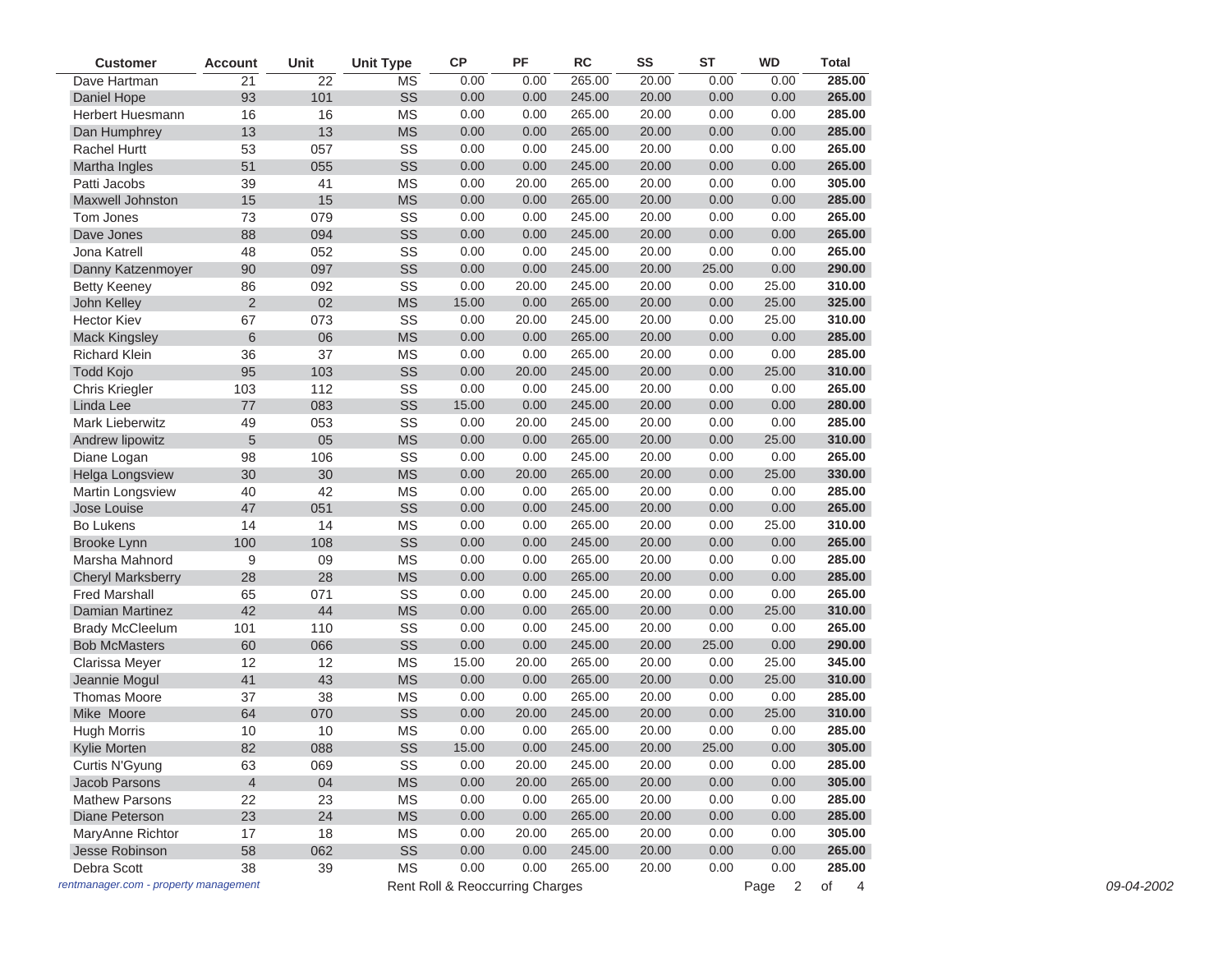| <b>Customer</b>       | <b>Account</b> | Unit | <b>Unit Type</b> | <b>CP</b> | PF     | <b>RC</b> | SS      | <b>ST</b> | <b>WD</b> | Total    |
|-----------------------|----------------|------|------------------|-----------|--------|-----------|---------|-----------|-----------|----------|
| Tommy Skendrovich     | 50             | 054  | SS               | 15.00     | 20.00  | 245.00    | 20.00   | 0.00      | 25.00     | 325.00   |
| <b>Sherrie Smith</b>  |                | 01   | MS               | 0.00      | 20.00  | 265.00    | 20.00   | 0.00      | 0.00      | 305.00   |
| <b>Landon Smith</b>   | 11             | 11   | <b>MS</b>        | 0.00      | 0.00   | 265.00    | 20.00   | 0.00      | 0.00      | 285.00   |
| Robert Smith          | 18             | 19   | <b>MS</b>        | 0.00      | 0.00   | 265.00    | 20.00   | 25.00     | 0.00      | 310.00   |
| <b>Carlos Smith</b>   | 84             | 090  | SS               | 15.00     | 0.00   | 245.00    | 20.00   | 0.00      | 0.00      | 280.00   |
| <b>Andy Smithers</b>  | 99             | 107  | SS               | 0.00      | 0.00   | 245.00    | 20.00   | 25.00     | 0.00      | 290.00   |
| <b>Mark Spence</b>    | 62             | 068  | SS               | 0.00      | 0.00   | 245.00    | 20.00   | 25.00     | 0.00      | 290.00   |
| <b>Elliot Stevens</b> | 69             | 075  | SS               | 0.00      | 0.00   | 245.00    | 20.00   | 0.00      | 0.00      | 265.00   |
| <b>Connor Stevens</b> | 89             | 095  | SS               | 0.00      | 0.00   | 245.00    | 20.00   | 25.00     | 0.00      | 290.00   |
| <b>Jake Stuart</b>    | 80             | 086  | SS               | 0.00      | 0.00   | 245.00    | 20.00   | 0.00      | 0.00      | 265.00   |
| <b>Donald Truit</b>   | 92             | 099  | SS               | 0.00      | 0.00   | 245.00    | 20.00   | 0.00      | 0.00      | 265.00   |
| <b>Chuck Trunick</b>  | 104            | 114  | SS               | 0.00      | 0.00   | 245.00    | 20.00   | 0.00      | 0.00      | 265.00   |
| Earl Wagner           | 56             | 059  | SS               | 0.00      | 20.00  | 245.00    | 20.00   | 0.00      | 0.00      | 285.00   |
| Carol Williams        | 87             | 093  | SS               | 15.00     | 0.00   | 245.00    | 20.00   | 25.00     | 0.00      | 305.00   |
| <b>Betty Williams</b> | 94             | 102  | SS               | 0.00      | 0.00   | 245.00    | 20.00   | 0.00      | 0.00      | 265.00   |
| Janette Wilson        | 3              | 03   | <b>MS</b>        | 0.00      | 20.00  | 265.00    | 20.00   | 0.00      | 0.00      | 305.00   |
| Mark wineman          | 108            | 063  | SS               | 0.00      | 0.00   | 245.00    | 20.00   | 0.00      | 0.00      | 265.00   |
| <b>Blaire Winslow</b> | 66             | 072  | SS               | 0.00      | 0.00   | 245.00    | 20.00   | 25.00     | 0.00      | 290.00   |
| Mark Wiseman          | 43             | 45   | <b>MS</b>        | 0.00      | 0.00   | 265.00    | 20.00   | 0.00      | 25.00     | 310.00   |
| <b>Overall Total</b>  |                |      |                  | 180.00    | 400.00 | 26400.00  | 2080.00 | 275.00    | 450.00    | 29785.00 |
| <b>Overall Counts</b> | 104            | 104  |                  | 12        | 20     | 104       | 104     | 11        | 18        |          |